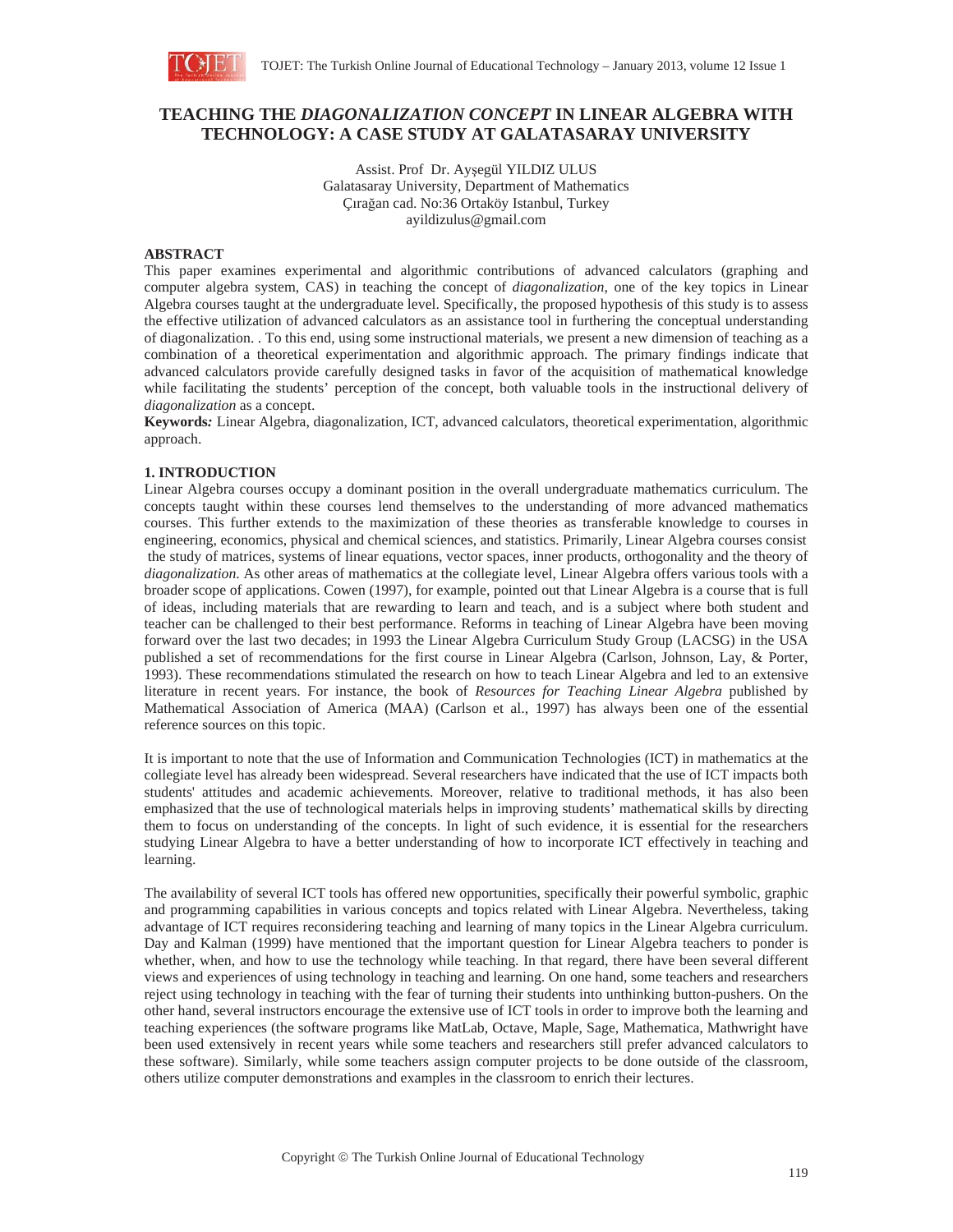

Cowen (1997) claimed that, besides playing a computational assistant role, ICT tools provide motivation in understanding and learning the theory, and reinforcing the relevant concepts. In Linear Algebra, unlike many other undergraduate mathematics courses, theory plays an essential role in computations. Thus, the impact of ICT use in general and in some hand-held personal technologies, namely advanced calculators on the student learning experience has been a popular research area in mathematics education in many countries, including Turkey in recent years (Ersoy, 2003a, 2003b, 2005). After recalling various changes that have taken place in the last two decades, Ersoy (2005) emphasized that the use of advanced calculators has been a reform movement in the process of teaching and learning mathematics. In this context, he further explained the concept of calculatorsupported/assisted mathematics instruction and summarized briefly the innovations in various countries over the last two decades.

This paper is a part of the report of a project supported by Galatasaray University, Istanbul, Turkey. The Project has two major goals: (1) to investigate how to incorporate ICT into undergraduate level mathematics courses; and (2) to develop a series of new instructional materials on several topics within undergraduate level mathematics. Specifically, the present paper deals with the concept of diagonalization, which has a great importance among many interesting topics in Linear Algebra. It is built on the results from the study of matrices and vector spaces and is applicable in many areas such as algebraic geometry, differential equations, and physics. By utilizing this concept, it is possible to canonicalize a system of equations in a simpler form. With a square *nxn* matrix, one has a system of *nxn* equations, but if the matrix is diagonalizable, the number of equations can be reduced to *n*. However, as might be expected, the diagonalization process of a square matrix requires some complicated matrix calculations like finding the determinant of a matrix and the solution spaces of homogeneous systems by reducing the size of matrices. The steps of this process are difficult to follow and there is a great risk of making mistakes in the calculations, especially if the size of the matrix gets large. After the matrix calculations, the critical part of the process is to decide whether the matrix is diagonalizable or not. Thus, it is interesting to observe the experimental and the algorithmic contributions of technology in the concept of diagonalization.

In the following section, various observations, insights and experiences are presented about the introduction, implementation, and integration of ICT in undergraduate level mathematics education. While the third section presents the methodology, the fourth section describes the instructional materials designed for this particular concept in the form of worksheets that focus on motivating examples, the algorithmic process, and the programs. The fifth section is the research part of the study where students were interviewed with a set of questions in order to gather students' views on the designed instructional materials and the benefits of ICT in Linear Algebra courses I and II. The collected data is analyzed by the content analysis method. Conclusions and suggestions are presented in the final section.

# **2. THEORETICAL FRAMEWORK: BACKGROUND INFORMATON**

The teaching and learning of Linear Algebra concepts and their applications have a short but an interesting story. Reforms in the curriculum and the use of the appropriate technology for this course have been a focus of research within the society of mathematics education in several countries. Therefore, it is valuable to give a short review of these developments and pay attention to certain issues on this topic.

**A General Overview on Learning Mathematics:** In the field of mathematics education, some models have been developed to determine how students learn mathematics. Conceptual and procedural learning have been addressed by mathematics educators and others. For example, following the well-known Piaget's theory, Gray and Tall (1994) introduced the idea of a *procept* and Dubinsky and McDonald (2001) introduced the famous *APOS* (Action-Process-Object-Schema) theory which has been interpreted by some researchers as an extension of Piagetian theories for the higher level of abstract mathematics. Based on the *APOS* theory, there has been a set of new developments in teaching approaches and strategies in the field since the given theory provides a variety of ways about how to assimilate and learn abstract mathematics.

Given these developments, Laborde (2007) claimed that various systems of representation in mathematics that have been built over time affect how we do mathematics. Mathematical objects are only indirectly accessible by some representation forms such as diagrams, schemas, figures, formulas, tables, graphics, and algorithms, among others. Moreover, mathematical activities require some manipulations and operations on these different forms of representations (D'Amore, 2003; Duval, 2000). It is supported by the related existing literature that teaching with the use of multiple representation forms provides a more complete understanding of the mathematical concepts relative to traditional ways of teaching. At this point, the role of integrating ICT into the teaching of mathematics is crucial since with these available technologies it becomes feasible to construct the bridge between different representations in an easier and a more compact manner.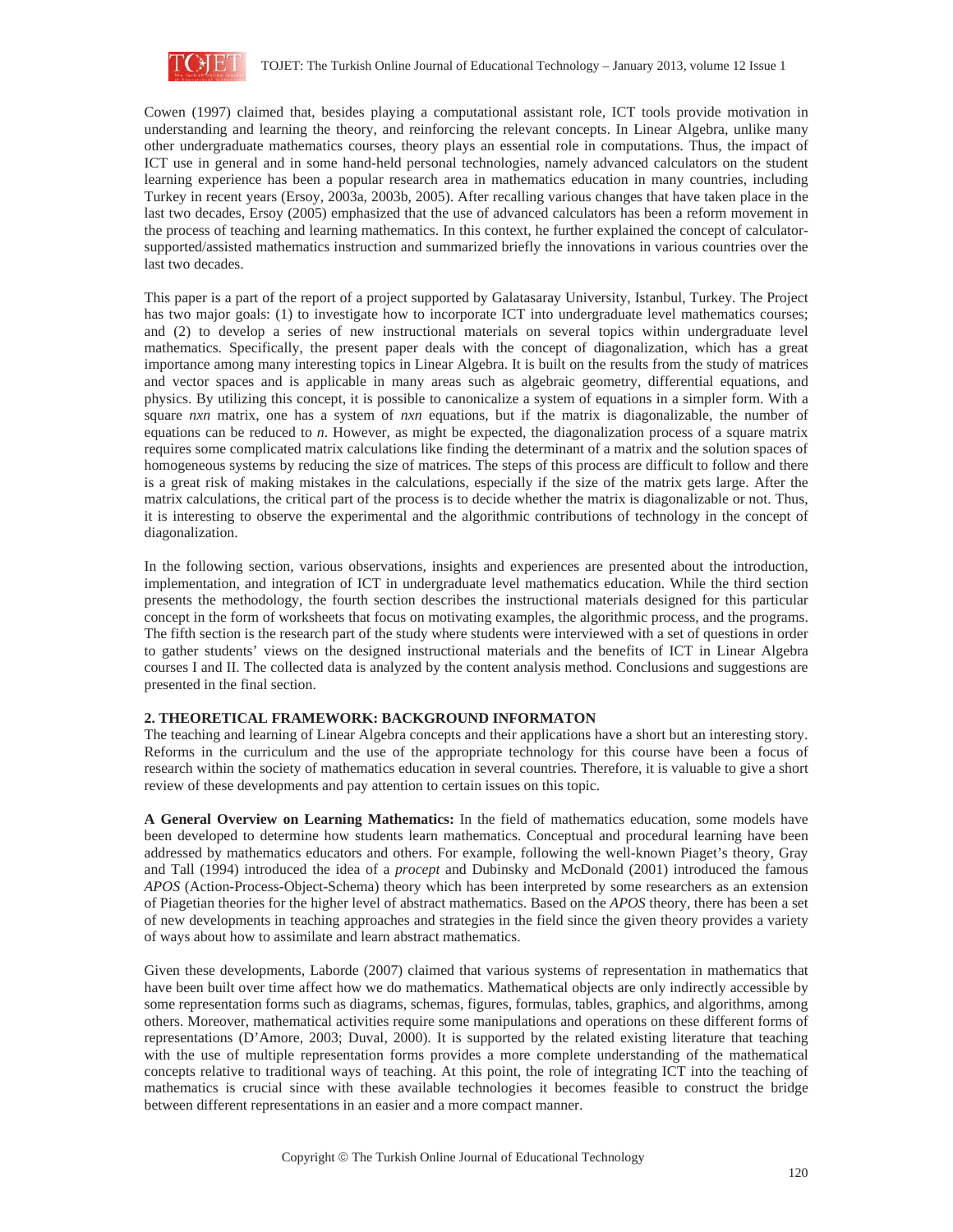

**Teaching and Learning Linear Algebra:** Linear Algebra is an abstract area of mathematics taught only at the graduate level up to the 1960s in almost all countries. Since then, it has started appearing at the undergraduate level and its applications in various fields have become quite common. In 1990, the LACSG in the USA produced a recommended core curriculum for the first Linear Algebra course at the undergraduate level. Then, the LACSG published a report in 1993 about who needs Linear Algebra, why it is needed, and what might be the scope of a first course. For a short review of published literature on how students learn Linear Algebra, Harel (1998) seems to be the first to mention some suggestions for Linear Algebra teachers. Carlson (1993) (who was in fact a member of LACSG) added some important points to the recommendations of the LACSG by specifying the major topics in Linear Algebra that are problematic to students. Dubinsky (1997) offered an alternative project about learning Linear Algebra that can be seen as an extension to the *Calculus Reform.* His approach makes use of students programming computers, cooperative learning, and other alternatives to lecturing. Day and Kalman (2001) presented some issues and resources on the teaching of Linear Algebra that contain goals of instruction, materials to cover, methods of instruction, instructional technology, levels of abstractness and rigorousness, applications, student diversity, connections with other courses, and many others. Finally, Uhlig (2003) developed a different approach which he called *balanced approach* for the teaching of Linear Algebra. According to this approach, a successful comprehensive teaching method can be developed by finding a balance between the parts of the following diagram (see Schema 1) accompanied by interlocking pedagogical principles: openness of teaching and exploration, concreteness (hands-on computations), usefulness (applications) and creativity.



Schema 1. A Comprehensive Approach to Teaching Linear Algebra (Uhlig, 2003)

**Technology in Teaching/Learning Mathematics and Linear Algebra:** Traditional methods of teaching and learning are no longer adequate to meet the demands of higher education. Many different types of technology can be used to support and improve both learning and teaching experiences in higher education. For example, the communication skills can be promoted via e-mail exchanges and e-groups; the organizational skills can be improved via database and spreadsheet programs; numerical and symbolic computations and graphing of functions can be made effortlessly by using hand-held technologies such as advanced calculators, and finally the understanding of mathematical concepts can be better promoted with the use of some modeling software programs. Thus, it is important to consider how these technologies differ and sort out which of the characteristics make them important as vehicles for the teaching and learning of mathematics (Burrill et al., 2002; Ersoy, 2003a, 2003b; National Council of Teachers of Mathematics [NCTM], 2000).

Today, there are two main technological tools that are used in teaching and learning of Linear Algebra: the handheld tools (such as advanced calculators) and the mathematical software programs. They help students perform complex matrix computations instantaneously and effortlessly. Thus, instead of spending lots of effort and time on heavy computations, students are able to concentrate on the main questions about the nature of the operations. This is the ultimate goal of many instructors involving technology in their teaching. While some instructors feel that doing some of the matrix multiplications by hand provides insight about why results appear as they do, many others believe that the ability to rapidly investigate a large number of examples makes a valuable contribution to students' understanding (Day & Kalman, 1999).

Hand-held technologies, such as TI-84 plus, TI Voyage or nSpice and *Casio-ClassPad 330*, are endowed with very powerful software as well as the programming options, allowing the undergraduate students to solve advanced problems that were previously identified as being highly difficult. Similar to hand-held versions, emulator software also allows teaching and learning in many different ways. Since there is no need for computer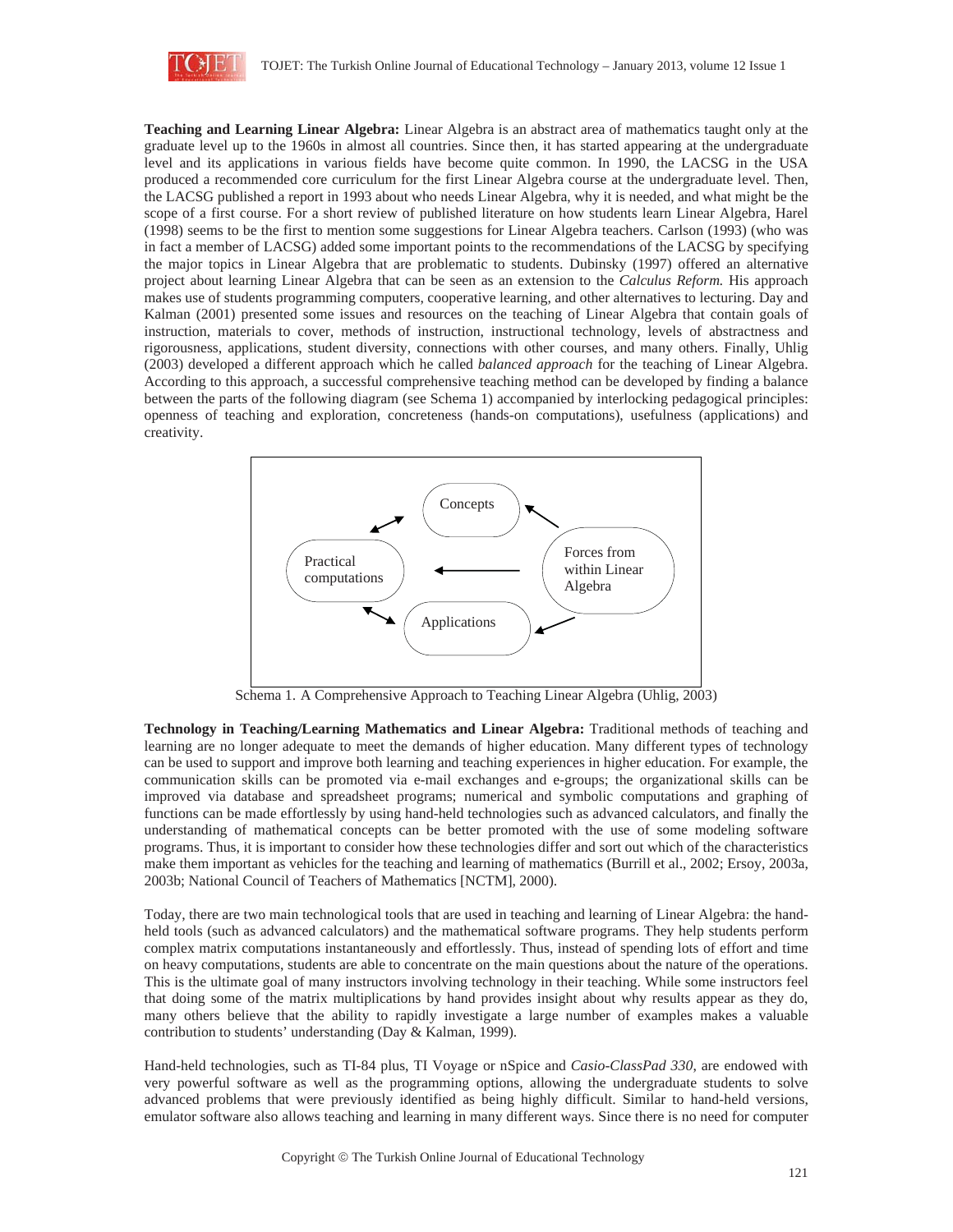

labs, students can benefit from these tools without a restraint of time and place: in school, at home, even in the examinations if the teachers permit. On the other hand, by utilizing this hand-held software, teachers may enrich their lectures by allowing exploration and rapid hands-on computations. As a result, this leads to an efficient way of using technology for students and teachers in or out of school.

**The Project on Teaching Linear Algebra at Galatasaray University:** In 2008, a mobile mathematics laboratory was established in the Department of Mathematics at Galatasaray University. By means of the mobile laboratory, the main plan was to teach Calculus and Linear Algebra courses with the use of appropriate technology, carry out some research on how students learn basic concepts of the courses, enhance basic skills, apply the theoretical knowledge, and design new instructional materials. The ultimate aim of the project was the development and improvement of students' mathematical abilities, understanding, and appreciation of the use of advanced calculators.

Laborde (2007) claimed that the effective use of technology can be provided when three main conditions are met: the choice of the proper software, the clearly outlined/designed tasks given to the students, and the properly identified role of the teacher. Consistent with Laborde (2007), the present project has given emphasis to these conditions. The outcomes for learning generally depend not only on the instructional tasks but also on the software design. Thus, the interface of calculators that satisfy both the criteria of *utility* (related to the learning potential) and *usability* (being user-friendly) is a critical element of this design. Properly designed technologybased tasks provide vast possibilities of actions in numbers and in the nature of operations, and also enable students to conjecture about certain mathematical facts. They also offer students multiple representations of a concept and open up various possibilities to develop control strategies. How teachers use technology themselves and how they guide the technology-based tasks seem to be a critical component of effectiveness. While performing the actions of the task, the presence of the teacher is important in assisting the students, explaining what the calculator does, and what it means mathematically. This way, teachers can connect tasks with more theoretical perspectives rather than simply focusing on computations and hence contribute to the internalization of the students' knowledge.

## **3. METHODOLOGY**

**Rationale:** In contrast to the other areas of mathematics education, current research about the use of the advanced calculators in teaching and learning of Linear Algebra is still in its infancy. Our ultimate aim in this case study was to shed light on the impact of introducing and integrating advanced calculators into the teaching environment and setting up a mobile mathematics laboratory on the teaching/learning experiences in Linear Algebra. However, as the review of research at the international level (Lagrange, Artigue, Laborde, & Trouche, 2003) pointed out that there are many difficulties one expects to face while integrating computational tools into educational institutions. These difficulties stem from various problems, such as the large number of students in classes, hesitation and unwillingness of the instructors to utilize ICT tools in teaching, and the problem of curriculum changes.

Goals: This study had two major goals: (1) to investigate how to incorporate ICT into undergraduate level mathematics; and (2) to develop a series of new instructional materials on several topics of undergraduate level mathematics.

**Research Problems:** The research problems/questions in the study were: (a) How an appropriate use of ICT can be organized taking into account of the problems cited above and (b) How can we take full advantage of such powerful tools in order to develop a deep conceptual understanding of diagonalization in Linear Algebra? One of the original points of this study comes from the introduction of a new dimension of teaching which is a combination of *theoretical experimentation* (this notion is due to Borwein, Borwein, Girgensohn, and Parnes, 1996) and an algorithmic approach. The second important aspect of this research is the fact that this is the first experimental study on teaching a Linear Algebra course with the integration of advanced calculators.

In the application, the advanced calculators (namely *Casio-ClassPad 330*) with programming options were utilized. The theoretical experimentation included structuring a domain to formulate a hypothesis, deriving motivating examples to solve with a calculator, and interpreting the calculator's results. The algorithmic dimension included constructing algorithms and writing programs. Lagrange (2005) mentioned that the algorithmic dimension by using calculator needs a change of teaching regarding the utilization of the programming options of advanced calculators. However, there is a little didactical research offering help about this change. Nevertheless, an algorithmic way of thinking and sufficient programming skills led to interesting applications.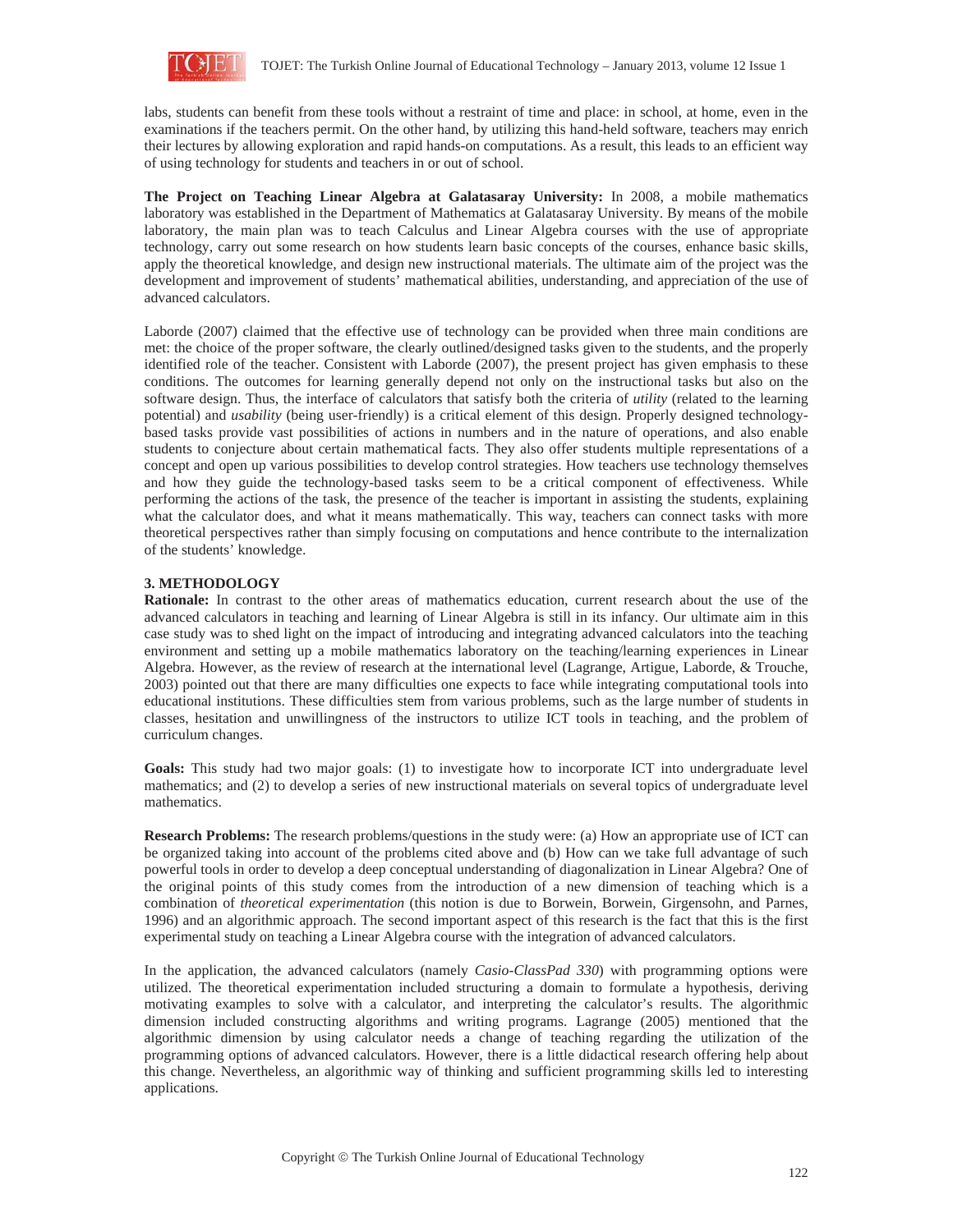

**Method:** A qualitative case study method was used in order to conduct this study. First of all, as clearly indicated in Yin (1994), this approach is appropriate to our above mentioned research problems. Second, consistent with the case study approach, a set of procedures such as designing teaching materials, observing while teaching and collecting data, analyzing the information and reporting the results were followed in the study. A questionnaire was applied to gather the students' views on the designed instructional materials and the benefits of ICT (the advanced calculator) in Linear Algebra courses I and II. The content analyses were conducted on students' written answers as well as on group interviews. Students' success was assessed by several homework tasks and specific questions in midterm and final exams. Finally, this study, as its name suggests, was a case study and thus it was not aimed to draw general conclusions within the outlined context.

# **4. TEACHING PRACTICE AND DEVELOPMENT OF INSTRUCTIONAL MATERIALS**

**Teaching Practice:** First, the teaching practices were carried out in the second year classes in the Department of Mathematics at Galatasaray University. In the academic years 2008-09, there were only 6 students, all equipped with an advanced calculator (*Casio-ClassPad 330*). They were the first group of students whose curriculum was adapted to teaching and learning with technology. In the following academic years 2009-10, 2010-11 the applications were replicated *without any change*, this time, with 10 and 19 students respectively. Therefore, our data and results considered 35 students in total. It is worth underlining the fact that the students were wellqualified in programming since they started to learn some computational languages such as ISETL and C++ in the first year of their education and subsequently they took Algorithms and Advanced Programming Courses in the second year.

First, students were motivated in the classroom with the use of exercises and then the theory of the diagonalization was taught and some related problems were solved by using paper-and-pencil skills. In order to carry out the pre-planned activities, some instructional materials were designed in the form of worksheets involving exploration, investigation and challenging problems on which they used advanced calculators. Then, an algorithm was constructed with the help of the flow charts and finally a program was written which helped decide the diagonalizability of a matrix. In the recitation hours, these worksheets were given to the students and observations were noted.

#### **Use of ICT in Teaching the Process of D***iagonalization*

First, by defining the diagonal and other related matrices, the idea behind the concept was clearly outlined to the students in the classroom. With the help of its similarity to a diagonal matrix, some problems were set out such as solving a system of equations which evoked the idea of being able to reduce the number of equations. Second, the theory of the diagonalization was taught by giving the definitions and the theorems with their proofs. Here we revisited the following: an *n*x*n* matrix *A* is diagonalizable if it has *n* linearly independent eigenvectors and a square matrix *A* is diagonalizable over *R* if there is an invertible matrix *P* such that  $P<sup>-1</sup>AP$  is a diagonal matrix.

Then the process of *diagonalization* was introduced:

*Step 1:* Find the characteristic polynomial of the matrix *A*, which is the determinant of the matrix *A-xI*.

*Step 2:* Find the eigenvalues  $x_i$  of *A* which serve as the roots of the characteristic polynomial.

- If there are n distinct eigenvalues  $x_1 \ldots x_n$ , *A* is diagonalizable. Then there exists a diagonal matrix *D* whose diagonal elements are these eigenvalues such that  $P^{-1}AP = D$ . Then, we continue to *Step 3* in order to obtain *P*.
- x If all eigenvalues are not distinct, continue to *Step 3.*

*Step 3:* For each eigenvalue  $x_i$ , for  $i=1...r$  where  $r < n$ , determine the corresponding eigenspaces. In other words, solve the homogeneous system  $(A - x_iI)$   $u=0$  and find a basis for its solution space. In this step, one has to reduce the matrix  $A - x_i I$  and solve the equivalent system. Choosing a base in every eigenspace  $E_{x_i}$  and the union of these bases constitute a base of eigenvectors (a non-zero column vector *u* such that  $Au = x_i u$ ).

*Step 4*: Using the results of *Step 3*, determine whether *A* is diagonalizable or not. If one can find *n* linearly independent eigenvectors  $u_1...u_n$ , then *A* is diagonalizable and *P* is the passage matrix to this new base of eigenvectors, and there exists a diagonal matrix *D* such that  $P<sup>-1</sup>AP = D$ . Otherwise, it means dim  $E<sub>x1</sub>+...+$  dim  $E_{x} \neq n$  and *A* is not diagonalizable. This last result is due to a corollary of the theorem which states a square *nxn* matrix is diagonalizable if and only if dim  $E_{x1} + \ldots + \dim E_{xr} = n$  for some distinct eigenvalues  $x_1 \ldots x_r$  with  $r < n$  or *r=n.*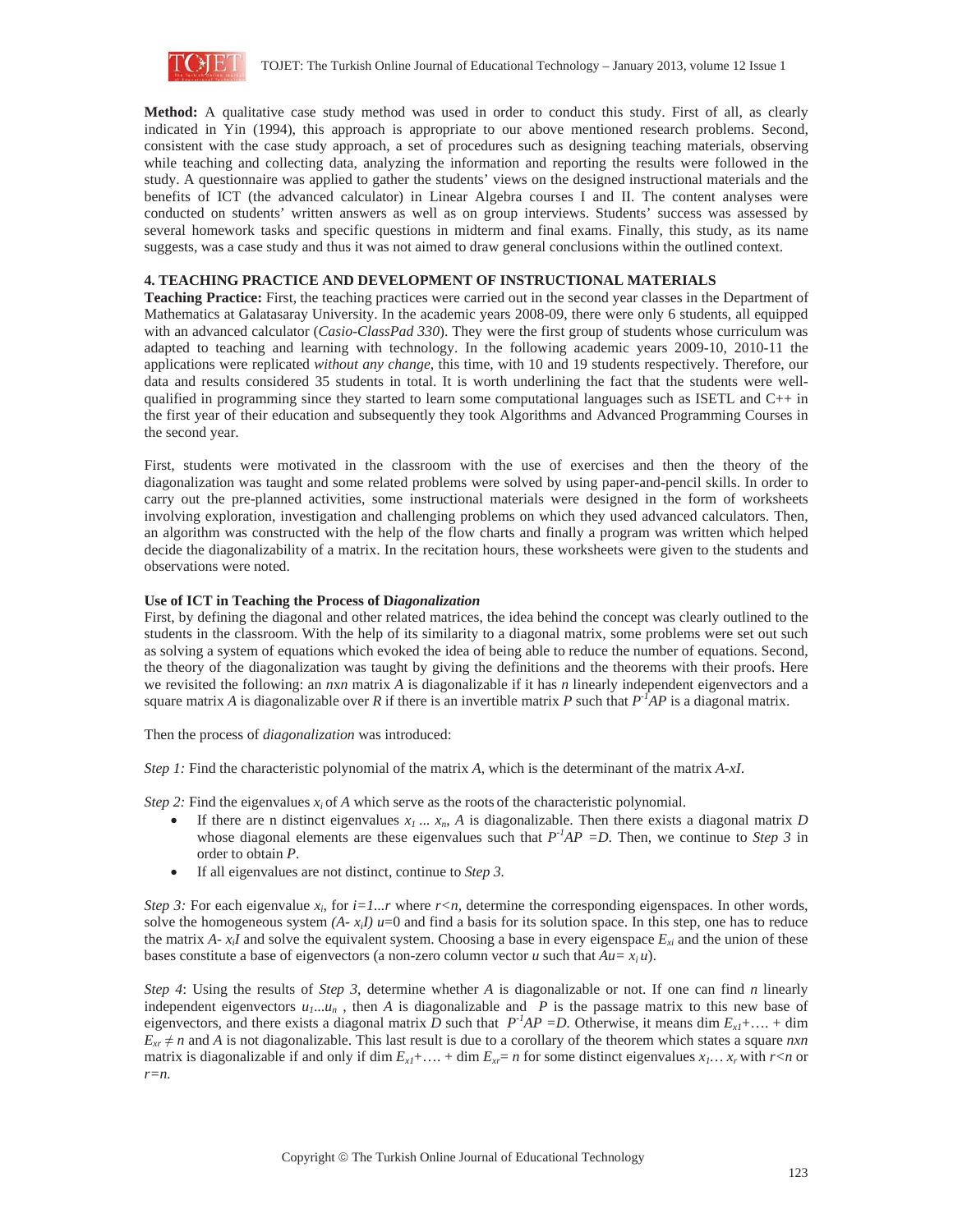

Finally, some problems were solved in the recitation hours by using paper-and-pencil skills. Then, students were given a worksheet including examples on which they used advanced calculators in order see how easy it was to handle the calculations by the use of calculators relative to the use of paper-pen-pencil skills only. This was also an opportunity for them to become familiar with the commands of the calculators, explore and conjecture themselves about several interesting mathematical facts. For example, one of the questions in the given worksheet was the computation of the matrix power or matrix exponential. After computations on several matrices, they all conjectured correctly and 6 of the students  $(6/35, \sim 9/17)$  could prove it by using the concept of diagonalization.

Then, the students were asked in a quiz to decide whether the given two *3x3* matrices are diagonalizable or not and find the matrix *P* for the diagonalizable matrix. They were allowed to use the calculators in the first three steps: In *Step 1* the command "det(*A-xI*)" was used to find the characteristic polynomial  $q(x)$ , in *Step 2* "factor"  $(q(x))$ " or "solve $(q(x)=0,x)$ " was used to find the roots of the characteristic polynomial and in *Step 3* "rref(*A-x<sub>i</sub>I*)" was used to reduce the corresponding matrix  $A-x_iI$ . Seven (7/35, 20%) of the students, who preferred to find the determinant by paper-and-pencil method in the first step, could not evaluate it and could not continue to the next steps. The rest of students who preferred to use the calculators could handle these calculations without mistakes. In *Step 4*, for the diagonalizable matrix, they were able to give the correct answer and using the basis vectors of the eigenspaces they correctly constructed the matrix *P*. However, for the matrix which is not diagonalizable, they all tried to use the main theorem but none of them could correctly state the arguments.

Subsequently, in the mid-term examination they were given an exercise in which there were three *3x3* matrices, and they were asked to decide whether the matrices were diagonalizable or not, via using the experimental approach and the theoretical experimentation approach.

**Experimental Approach:** Two of the matrices (the matrices *A* and *B* below in Figure 1) are diagonalizable and the other one (the matrix *C* below in Figure 2) is not. By the experimental approach, they were allowed to pass directly the first three steps and obtain the eigenvalues and eigenvectors and conclude about the diagonalizability of the matrices. For the matrix *B* which is diagonalizable and the matrix *C* which is not diagonalizable, in the last step, nineteen (19/35,  $\sim$  54%) of the students utilized the corollary of the theorem (this result is also underlined in the redaction of the program) and stated their decisions correctly. (See Figure 1 and Figure 2).

| V Edit Action Interactive                                              |              |                               | ïΧ                                                                      |
|------------------------------------------------------------------------|--------------|-------------------------------|-------------------------------------------------------------------------|
| <b>こうこう アンディー アンディー アンディー</b>                                          |              |                               | Þ                                                                       |
| э<br>з                                                                 |              |                               |                                                                         |
| -3 ban<br>3<br>$-1$                                                    |              |                               | <b>LEBBER</b>                                                           |
| $\overline{\phantom{a}}$<br>5.<br>3                                    |              |                               | 3<br>3                                                                  |
|                                                                        |              |                               | $-1$<br>-3<br>$-1$                                                      |
|                                                                        |              |                               | co co<br>$\overline{5}$<br>$\overline{\mathbf{3}}$                      |
| eigV1(A)                                                               |              |                               |                                                                         |
| 3 distinct eigenvalues so A is diagble                                 |              |                               | ${5, 2, -4}$                                                            |
|                                                                        |              |                               | ${5, 2, -4}$                                                            |
| $\begin{bmatrix} 3 & 3 \\ -2 & 0 \end{bmatrix}$ $\Rightarrow$ <b>B</b> |              |                               |                                                                         |
| ø                                                                      |              |                               |                                                                         |
| $-6 - 3$<br>-5]                                                        |              |                               |                                                                         |
|                                                                        |              |                               | з<br>3<br>$\overline{4}$                                                |
|                                                                        |              |                               | $\begin{bmatrix} 0 & -2 & 0 \\ -6 & -3 & -5 \end{bmatrix}$<br>{1,-2,-2} |
| eigV1(E)                                                               |              |                               |                                                                         |
|                                                                        |              |                               |                                                                         |
| eigVc(B)                                                               |              | -0.7071067812 -0.5773502692 0 |                                                                         |
|                                                                        | ø            | 0.5773502692                  | 0.7071067812                                                            |
|                                                                        | 0.7071067812 | 0.5773502692                  | $-0.7071067812$                                                         |
| rank(eigVc(B))                                                         |              |                               |                                                                         |
| there exist 3 eigenvectors linairely independent so B is diagble       |              |                               |                                                                         |
| <b>Standard Real Rad</b><br>Fûg                                        |              |                               | ता                                                                      |
|                                                                        |              |                               |                                                                         |

Figure 1. A representation of "diagonalizability of the matrices A and B" by the matrix computations of *Casio-Classpad 330*.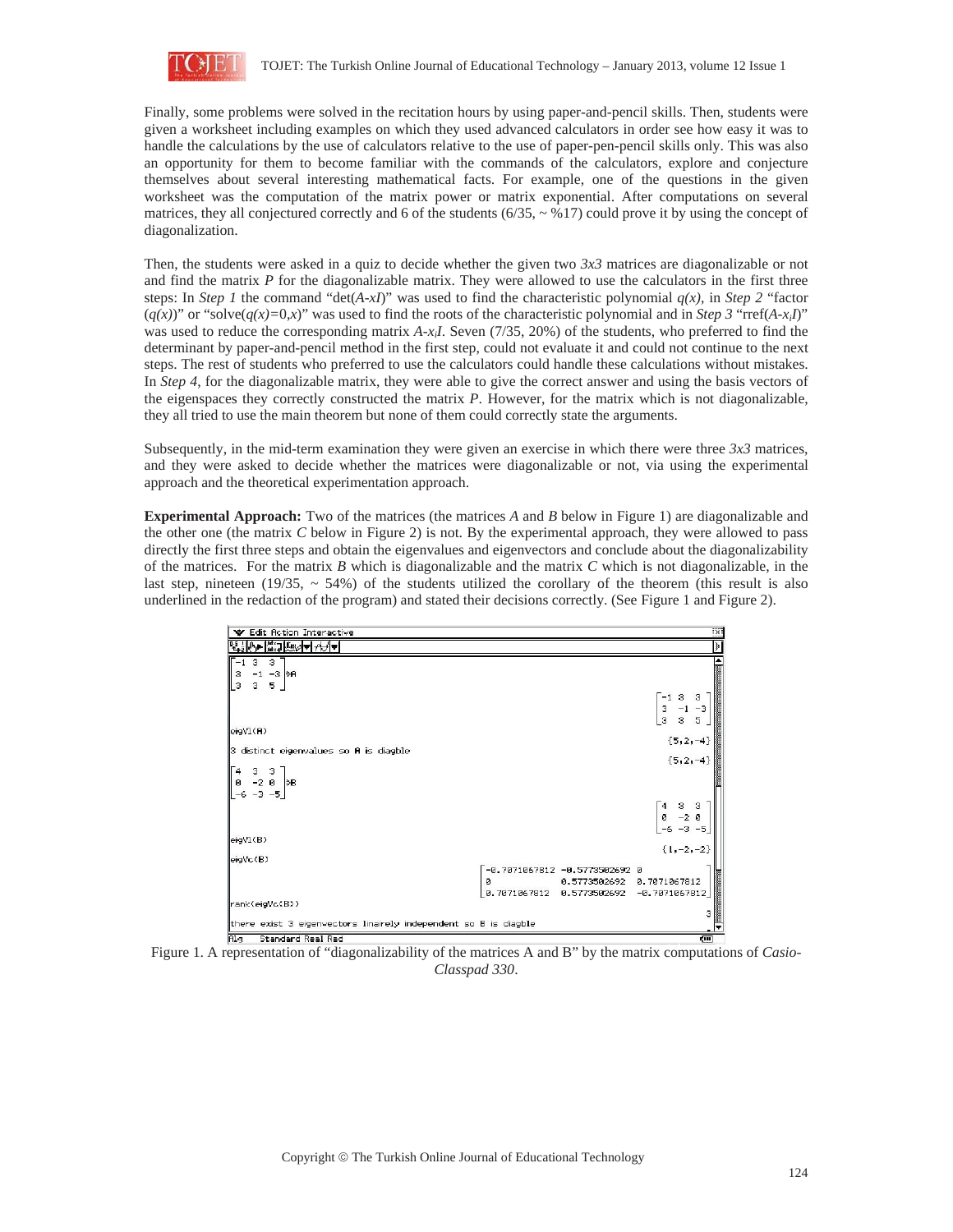

| Edit Action Interactive<br>v                                                                                                    |   |                                                                                                                     |   |                             | X                                                                                                                                                                                                                                                                                                                                                   |
|---------------------------------------------------------------------------------------------------------------------------------|---|---------------------------------------------------------------------------------------------------------------------|---|-----------------------------|-----------------------------------------------------------------------------------------------------------------------------------------------------------------------------------------------------------------------------------------------------------------------------------------------------------------------------------------------------|
|                                                                                                                                 |   |                                                                                                                     |   |                             | Þ                                                                                                                                                                                                                                                                                                                                                   |
| $\begin{bmatrix} -2 \\ -3 \\ 0 \end{bmatrix}$<br>$\overline{2}$<br>$-3$ 2 2<br>ÞС<br>ū<br>$^{-1}$                               |   |                                                                                                                     | ø | -212<br>$-3$ 2 2<br>$0 - 1$ | $\begin{picture}(20,10) \put(0,0){\line(1,0){10}} \put(15,0){\line(1,0){10}} \put(15,0){\line(1,0){10}} \put(15,0){\line(1,0){10}} \put(15,0){\line(1,0){10}} \put(15,0){\line(1,0){10}} \put(15,0){\line(1,0){10}} \put(15,0){\line(1,0){10}} \put(15,0){\line(1,0){10}} \put(15,0){\line(1,0){10}} \put(15,0){\line(1,0){10}} \put(15,0){\line(1$ |
| eigV1(C)                                                                                                                        |   |                                                                                                                     |   |                             |                                                                                                                                                                                                                                                                                                                                                     |
| leigVc(C)                                                                                                                       |   | $\begin{bmatrix} 0.316227766 & 0.7071067812 & 0.7071067812 \end{bmatrix}$<br>0.9486832981 0.7071067812 0.7071067812 |   | ${1, -1, -1}$               |                                                                                                                                                                                                                                                                                                                                                     |
| rank(eigVc(C))                                                                                                                  | ø | Й                                                                                                                   | Й |                             |                                                                                                                                                                                                                                                                                                                                                     |
| ${\sf number\ of\ free\ eigenvectors}$ =2*3 which means dimE(1) + dimE(-1)=2*3 so C is not diagble<br>Alg.<br>Standard Real Rad |   |                                                                                                                     |   | Œ                           |                                                                                                                                                                                                                                                                                                                                                     |

Figure 2. A representation of "non-diagonalizability of the matrix C" by the matrix computations of *Casio-Classpad 330*.

**Theoretical Experimentation Approach:** By the theoretical experimentation approach, while all of the students could follow the steps separately and state easily the diagonalizability of the matrices  $A$  and  $B$ , fifteen of them ( $\sim$ 43%) could correctly find the non-diagonalizability of the matrix *C*. This was the control action of the experimental approach which provided a flow chart and then an algorithm. (See Figure 3-5 below).

| <b>V</b> Edit Action Interactive                                                              | 図                                                                                            |
|-----------------------------------------------------------------------------------------------|----------------------------------------------------------------------------------------------|
| KHO KORA <del>M</del>                                                                         | ≽                                                                                            |
| 3<br>- 3 -<br>3 -1 -3 PR<br>$\frac{3}{2}$ 3 5                                                 | $-133$                                                                                       |
| lldet(A-x×ident(3))<br>$\mathbb{L}^{3}$ +3• $x^2$ +18• $x$ –40 $\rightarrow$ q                | $\begin{bmatrix} 3 & -1 & -3 \\ 3 & 3 & 5 \end{bmatrix}$<br>$-x^3+3 \cdot x^2+18 \cdot x-40$ |
| factor(q)                                                                                     | $-x^3+3 \cdot x^2+18 \cdot x-40$                                                             |
| $ $ solve(q=0,x)<br>3 distinct eigenvalues so A is diagble<br><b>Alg</b><br>Standard Real Rad | $-(x+4)\cdot(x-2)\cdot(x-5)$<br>{ $x=-4, x=2, x=5$ }<br>दम्म                                 |



| ₩ Edit Action Interactive                                                                                    |                                                                                         |
|--------------------------------------------------------------------------------------------------------------|-----------------------------------------------------------------------------------------|
|                                                                                                              |                                                                                         |
| $3 \quad 3$<br>`4<br>$-2$ 0 $\Rightarrow$ B<br>ø<br>$-6 -3 -5$                                               |                                                                                         |
|                                                                                                              | $\begin{bmatrix} 4 & 3 & 3 \\ 0 & -2 & 0 \\ -6 & -3 & -5 \end{bmatrix}$                 |
| ldet(B-x×ident(3))                                                                                           | $-x^3-3 \cdot x^2+4$                                                                    |
| $\begin{vmatrix} -x^3 - 3 \cdot x^2 + 4 \frac{1}{2} p \\ -x^3 - 3 \cdot x^2 + 4 \frac{1}{2} p \end{vmatrix}$ | $-x^3-3 \cdot x^2+4$<br>$-x^3-3 \cdot x^2+4$<br>$-(x+2)^2 \cdot (x-1)$                  |
| factor(p)                                                                                                    |                                                                                         |
| $ $ solve(p=0,x)                                                                                             | $\{x=-2, x=1\}$                                                                         |
| rref(B-(-2)×ident(3))                                                                                        |                                                                                         |
|                                                                                                              | $\begin{bmatrix} 1 & \frac{1}{2} & \frac{1}{2} \\ 0 & 0 & 0 \\ 0 & 0 & 0 \end{bmatrix}$ |
| $\mathsf{ldim} \mathsf{E}(-2)=2$                                                                             | $dimE(-2)=2$                                                                            |
| l rref(B-ident(3))                                                                                           | $\begin{bmatrix} 1 & 0 & 1 \\ 0 & 1 & 0 \end{bmatrix}$<br> 000                          |
| $ldimE(1)=1$<br>dimE(-2)+ dimE(1)=3 so B is diagble                                                          | $dimE(1)=1$                                                                             |
| Standard Real Rad<br>lAla l                                                                                  | टना                                                                                     |

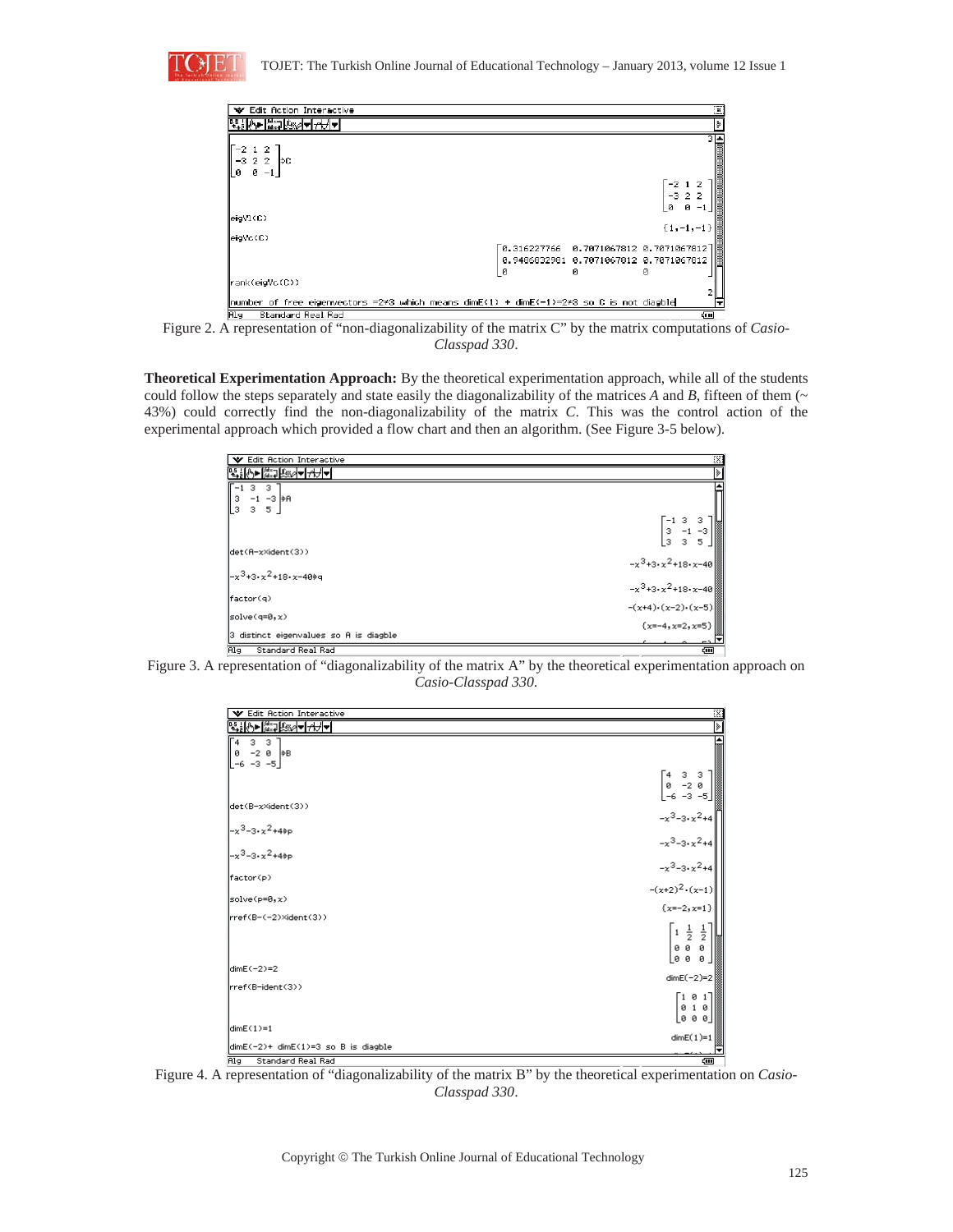

| V Edit Action Interactive                                             |                                                                      |
|-----------------------------------------------------------------------|----------------------------------------------------------------------|
| पीत•ा अध्यनस्त्रान                                                    |                                                                      |
| $-2$ 1 2                                                              |                                                                      |
| $-3$ 2 2 $\rightarrow$ C                                              |                                                                      |
| _0 0 −1_                                                              |                                                                      |
|                                                                       | $\begin{bmatrix} -2 & 1 & 2 \\ -3 & 2 & 2 \end{bmatrix}$             |
|                                                                       | ø ø-1                                                                |
| lldet(C-xXident(3))                                                   |                                                                      |
| l–x <sup>3</sup> –x <sup>2</sup> +x+1∌r                               |                                                                      |
|                                                                       | $-x^3-x^2+x+1$<br>$-x^3-x^2+x+1$<br>$-(x+1)^2 \cdot (x-1)$           |
| factor(r)                                                             |                                                                      |
| (rref(C+ident(3)                                                      |                                                                      |
|                                                                       | $\begin{bmatrix} 1 & -1 & 0 \\ 0 & 0 & 1 \\ 0 & 0 & 0 \end{bmatrix}$ |
|                                                                       |                                                                      |
| $ldimE(-1)=1$                                                         |                                                                      |
|                                                                       | $dimE(-1)=1$                                                         |
| llrref(C-ident(3))                                                    |                                                                      |
|                                                                       | $\begin{bmatrix} 1 & -\frac{1}{3} & \emptyset \end{bmatrix}$         |
|                                                                       | 00                                                                   |
| $ dimE(1)=1$                                                          | <b>00</b><br>ø.                                                      |
|                                                                       | $dimE(1)=1$                                                          |
| dimE(-1)+ dimE(1)=2≠3 so C is not diagble<br>Ala<br>Standard Real Rad | टना                                                                  |

Figure 5. A representation of "non-diagonalizability of the matrix C" by the theoretical experimentation on *Casio-Classpad 330*.

**Algorithmic Approach:** After the midterm, a discussion was organized to explore whether a relevant program could be written which would tell us directly if a matrix is diagonalizable immediately after the inputting of a matrix. The idea appeared to be exciting to the students and they all agreed that this would not be difficult since the process of diagonalization was given like a flow chart. Moreover, fortunately, the programming language of advanced calculators is not complicated. What remains was constructing an algorithm. To this end, a program was written interactively together with the students (see Figure 6). As the major objective was to improve algorithmic thinking capability of the students, the steps which cover all of the possible cases were considered following a theoretical experimentation. In the last step of the process, this program utilized one of the corollaries of the main theorem which tells that a matrix *A* is diagonalizable if and only if the sum of the dimensions of its eigenspaces is equal to its dimension.

Following this application, it was observed in the final exam that none of the students encountered a problem in the exercises in which this concept was required. It is worth noting that, the advanced calculators were not authorized in the final exam. Hence, we were able to conclude that previously designed instructional materials with experimental, theoretical experimental approaches and algorithmic options of advanced calculators were successful in the sense that they contributed to the internalization of the knowledge.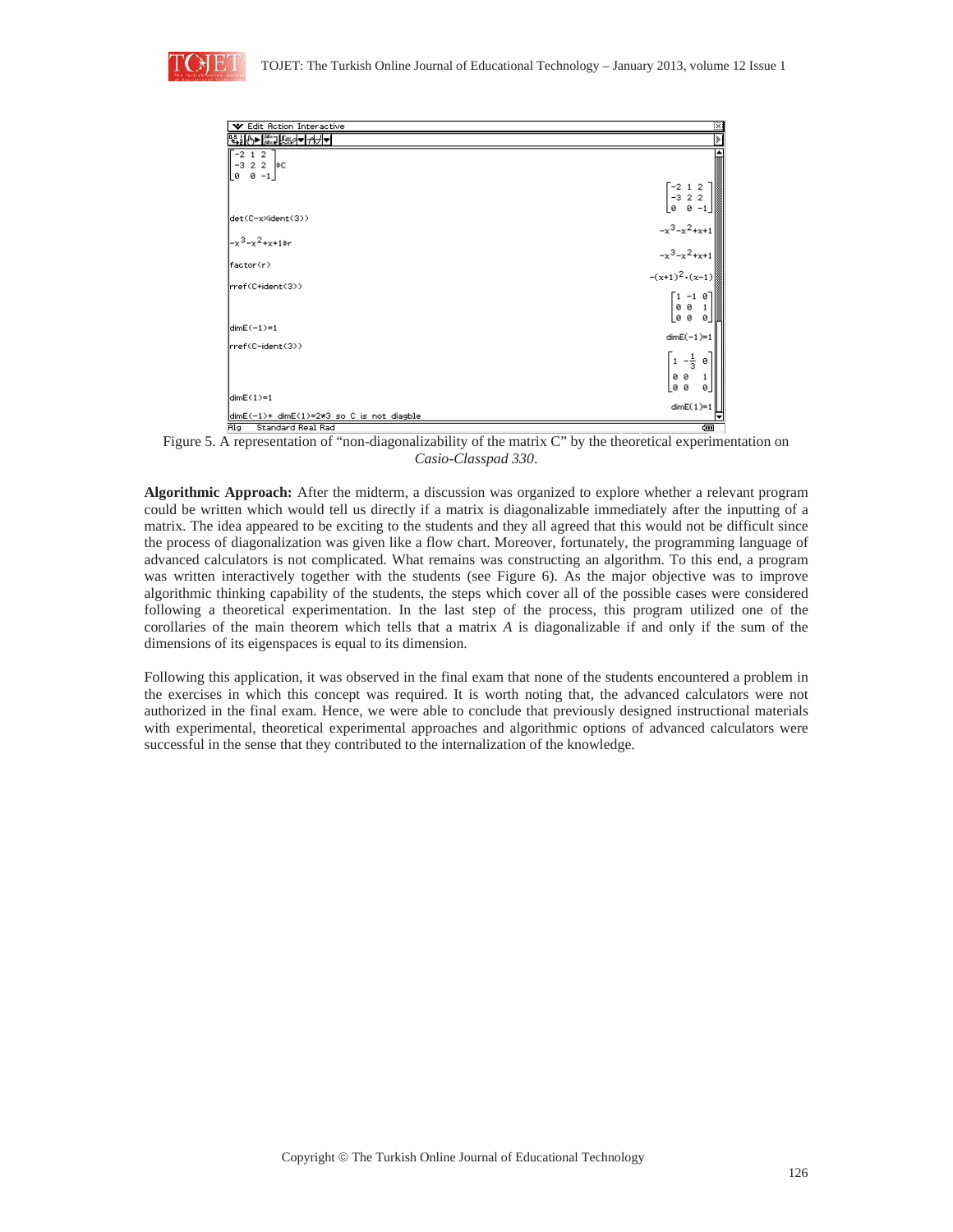

| V Edit Ctrl I/O Misc                                                                                                                                                                               | ⊠       |
|----------------------------------------------------------------------------------------------------------------------------------------------------------------------------------------------------|---------|
| 圃<br>ſ٩                                                                                                                                                                                            | ⋟       |
| diagblte<br>ΙN                                                                                                                                                                                     |         |
| <b>DirText</b><br>Input A, "input the matrix"                                                                                                                                                      |         |
| dim(A)\$r                                                                                                                                                                                          |         |
| If $r[1]=r[2]$<br>Then                                                                                                                                                                             |         |
| r[1]≑n<br>Define q(x)=det(A-x×ident(n))                                                                                                                                                            |         |
| $solve(q(x)=0, x)$<br>Print "elegnvalues of A:"<br>Print s                                                                                                                                         |         |
| dim(s)*k<br>If k=n<br>Then<br>Print "As the number of eigenvalues"<br>Print"distincts of A is equal to the dim of A"<br>Print "A is diagonalisable"<br>Return<br>ElseIf k <n<br><b>Then</b></n<br> |         |
| fill(0,n)>t<br>fill(0,n)>p<br>PrintNatural "input the eigenvalues resp."                                                                                                                           |         |
| For 1∌i To k<br>Lbl w<br>Input $\lambda$ , "give an eigenvalue"<br>λ∌p[i]                                                                                                                          |         |
| If $i>1$<br>Then<br>For 1∌j To i-1<br>If $\lambda = p[i]$<br>Then<br>PrintNatural "give a distinct eigenvalue"<br>Goto w<br>IfEnd<br>Next<br>IfEnd                                                 |         |
| If $q(\lambda) \neq 0$<br>Then<br>PrintNatural "it is not an eigenvalue"<br>Goto w<br>IfEnd                                                                                                        |         |
| n−rank(A−λ×ident(n))→t[i]<br>Print "dimension of the eigenspace associated"<br>Print "to the eigenvalue"<br> Print λ<br> Print "is"<br>Print t[i]<br>Next                                          |         |
| If sum(t)=n<br>Then<br>Print "A is diagonalisable"<br>ElseIf sum(t) <n<br>Then<br/>Print "A is not diagonalisable"<br/>IfEnd</n<br>                                                                |         |
| IfEnd                                                                                                                                                                                              |         |
| Else<br>Print "A is not diagonalisable"<br>Print "because a is not square"<br>IfEnd                                                                                                                |         |
| Program Editor                                                                                                                                                                                     | द्राप्त |

Figure 6. A Program which tests the digonalizabilty of a square matrix written on *Casio-Classpad 330*

# **5. FINDINGS AND RESULTS**

Here, it is necessary to note that while the small number of students in this study may possibly pose problems about the reliability of the results, it also has numerous advantages. For instance, it allowed us to equip all the students with the necessary devices and also directly observe the contribution of the ICT tools.

A student group interview was conducted along four main themes: (1) using advanced calculators; (2) teachers and teaching; (3) students' learning and (4) advice. As a general questionnaire, the students' opinions were obtained about teaching with technology in Linear Algebra. Finally, students reflected on their impressions, personal opinions, and suggestions concerning the concept of diagonalization and the use of calculators on a topic questionnaire. First of all, teaching with technology was appreciated by all of the students involved. Advanced calculators, with their hand-held and practical use, enriched the lectures, especially the recitation hours along several dimensions. They investigated, explored, compared their results and discussed the concepts. Constructing an algorithm and a program summarized the mechanism underlying the relations of the reasonresult. Of course, as might be expected, the students who had a special interest in programming and who did their homework regularly succeeded relatively better.

Table 1 gives an overall content assessment of the application. Findings were then classified in two main dimensions: experimental and algorithmic (see Table 2 and Table 3 for the details).

In Table 1; 5: I completely agree, 4: I agree, 3: I am undecided, 2: I don't agree, 1: I completely disagree. The word ICT is preferred to use in tables, but it is clear that ICT means advanced calculators in this context (*Casio-Classpad 330*).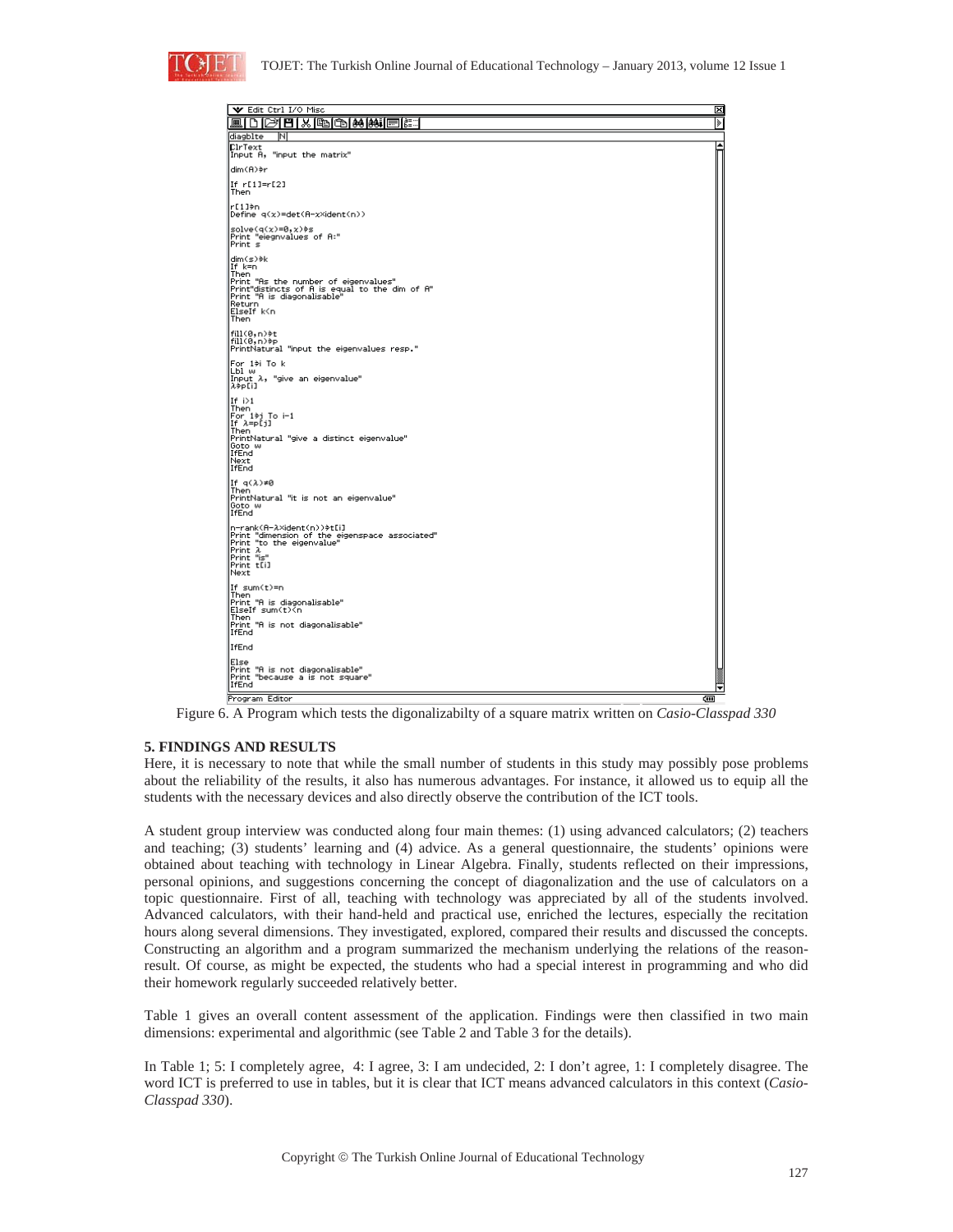

| <b>General Assessment</b>                                                                  |          |    |    |          |  |
|--------------------------------------------------------------------------------------------|----------|----|----|----------|--|
|                                                                                            |          |    | Ŧ  | T)       |  |
| ICT helps me to understand more deeply the concepts in Linear Algebra I and II             | 19       |    |    | $\theta$ |  |
| With ICT Linear Algebra Courses are easier                                                 | 13       | 22 |    |          |  |
| There is no need to have ICT in Linear Algebra $I - II$                                    | $\Omega$ |    |    | 14       |  |
| Designed instructional materials are helpful                                               | 23       | 6  | h  |          |  |
| I feel more confident with ICT                                                             | 30       |    |    |          |  |
| ICT enriches the lectures                                                                  | 29       | h  |    |          |  |
| I enjoy using ICT                                                                          | 33       |    |    |          |  |
| I would like to have ICT also in other courses                                             | 19       |    |    |          |  |
| Matrix algebra is the most important topic of Linear Algebra I and II                      | 23       | 12 |    |          |  |
| The concept of digonalization is one of the most important concept in Linear Algebra I- II | 13       | 12 | 10 |          |  |

| Table 1. General opinions about the content of the application of "teaching with ICT". |  |  |
|----------------------------------------------------------------------------------------|--|--|
|----------------------------------------------------------------------------------------|--|--|

Table 2. Assessment of experimental dimension of ICT

| Assessment of theoretical experimental dimension of ICT      |    | <b>Neutral</b> | <b>Disagree</b> |
|--------------------------------------------------------------|----|----------------|-----------------|
|                                                              |    |                |                 |
| Computations become easier with ICT                          | 35 |                |                 |
| <b>ICT</b> is time-saving                                    | 35 |                |                 |
| ICT helps me to conserve my attention in matrix calculations | 35 |                |                 |
| ICT provides a reason to understand the theory               | 29 |                |                 |
| ICT provides a mechanism for using the theorems              | 23 | 12             |                 |
| I feel like an unthinking button-pusher                      |    |                | 32              |

Table 3. Assessment of algorithmic dimension of ICT

| Assessment of algorithmic dimension of ICT                                      |               | agree    | neutral Disagree |
|---------------------------------------------------------------------------------|---------------|----------|------------------|
|                                                                                 |               | (f)      |                  |
| Writing an algorithm helps me to deepen my perception of the concept            | 28            | 6        |                  |
| The flow charts for constructing an algorithm explains the processes            | 35            | $\Omega$ |                  |
| With this approach I improve my capabilities in making correct decisions of the | 30            | 5        |                  |
| results.                                                                        |               |          |                  |
| With an algorithm I can interpret the relations of reason-result                | 31            | 4        |                  |
| With an algorithm I repeat my course                                            | 29            | 6        |                  |
| A cause this approach I lost my attention to the courses                        | $\mathcal{R}$ |          | 31               |
| This approach is needless                                                       |               |          | 33               |
| Writing programs is difficult                                                   | 12            | 13       | 10               |
| Language of programming is easy to handle                                       | Q             | 13       |                  |

# **6. CONCLUSION**

The main findings in this case study indicate that the advanced calculators are valuable tools in teaching the concept of diagonalization which is one of the key and difficult topics in a Linear Algebra course at the undergraduate level. First, they offer assistance to the students for the computations by conserving their attention in the matrix calculations. Secondly, it is proved by the theoretical experimentation approach that these tools can be used in order to favor the development of mathematical knowledge and can act as a mediator. Finally, the process of writing an algorithm helps deepen the students' perception of the concept and improve their capabilities in making correct decisions. Once the students constructed the algorithms, the complete knowledge was achieved in their minds with all of the possible cases.

Another important contribution of these advanced personal tools was from a pedagogical aspect. With this case study, it is observed that the lectures have become more interactive and student-centered once the proper technology is integrated in teaching. In addition to their functional aspects, the use of advanced calculators has special pedagogical aspects. As it is noted in Heid, Sheets, and Matras (1990), with technology, new roles are assigned to the teachers as technical assistants, collaborators, facilators of student learning, and catalysts and this would pose a real challenge for the change of teaching experience.

This case study points out that the technology itself does not simplify the learning and it requires carefully designed teaching environments. In order to verify the robustness of this study, it is necessary to engage in a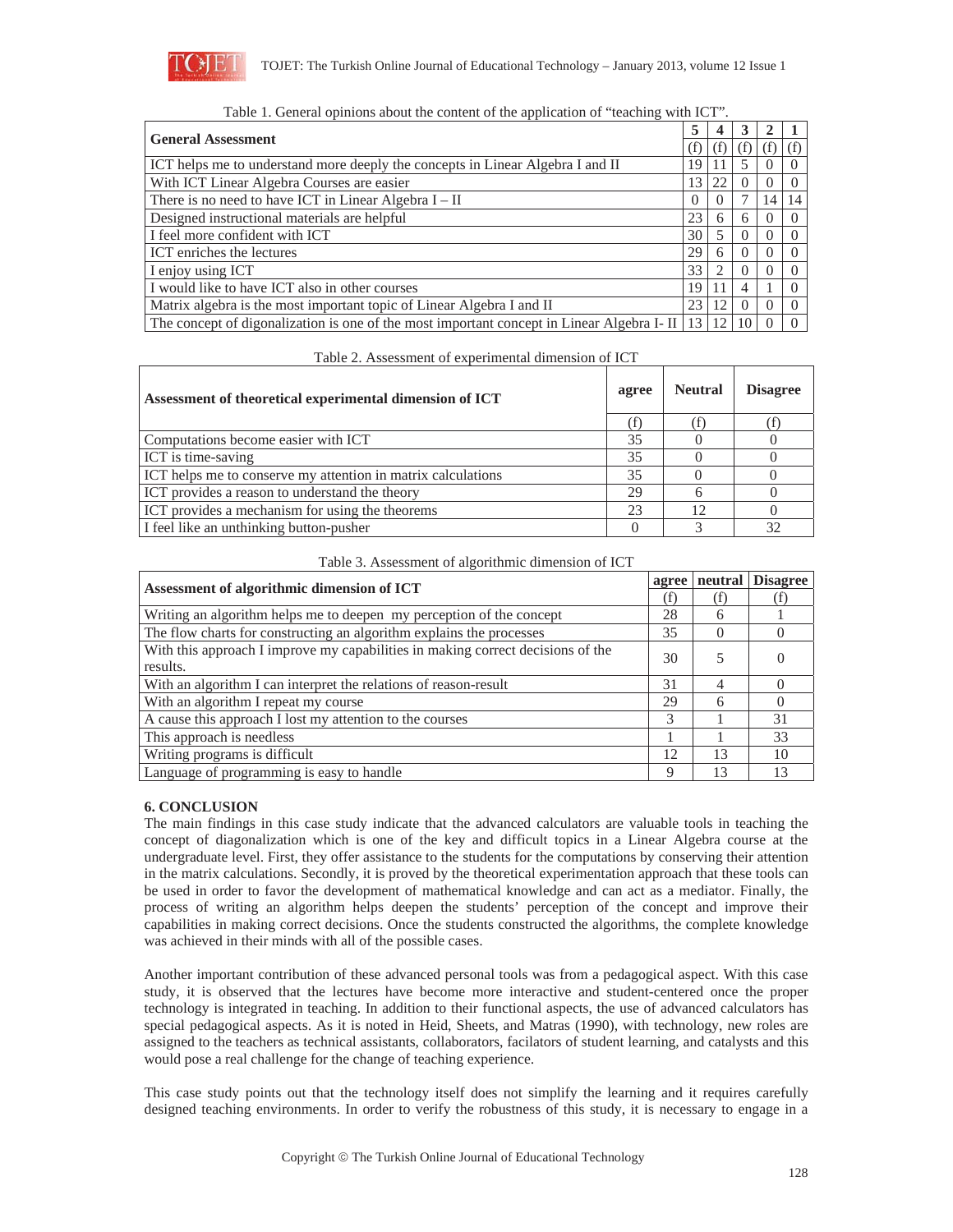

long-term study, including more observations on comparative results over the years, different technologies, and teaching practices with a larger sample of students. In that sense, this study can be seen as a first attempt to investigate how students learn an important subject within the Linear Algebra with an appropriate use of ICT.

The present study can be easily extended not only to the other subjects within Linear Algebra but also to the other undergraduate level mathematics courses such as calculus, differential equations, and probability and statistics. The integration of ICT tools to the entire curriculum can be promoted step by step by accumulating the relevant experiences in distinct fields. In that regard, setting up an open source web page involving several applications can be very useful. Another potential improvement can be sharing the relevant and successful ICT applications with other mathematics departments both locally in Turkey and possibly internationally. A discussion e-mail group can also be very useful in order to be able to develop new ideas about ICT integration to the entire curriculum of undergraduate mathematics education.

As technology advances and more students have access to new technologies, more opportunities would become available to help students learn and this will lead to new questions and treatments. As Laborde (2007) claims, the integration of ICT in teaching of mathematics involves long-term work including all kinds of relevant research, reflections and analyses, and it should be an integral part of teacher education and institutional assessment.

## **ACKNOWLEDGMENTS**

We gratefully acknowledge the financial support from the Scientific Research Projects of Galatasaray University. We are grateful to Prof. Dr. Yaşar Ersoy who encouraged us to study in this domain and his supervision. We would like to thank Prof. Colette Laborde and Prof. Jean-Marie Laborde for their valuable comments. The program which tests the the digonalizabilty of a square matrix written on Casio-Classpad 330 is due to Gulay Kaya to whom I would also like to thank for her class-works.

## **REFERENCES**

- Borwein, J., Borwein, P., Girgensohn, R. & Parnes, S. (1996). Making sense of experimental mathematics. *The Mathematical Intelligencer*, *18*(4), 12-17.
- Burrill, G., Allison, J., Breaux, G., Kastberg, S. E., Leatham, K. & Sanchez, W. B. (2002). *Handheld graphing technology in secondary mathematics: Research findings and implications for classroom practice*. Dallas, TX: Texas Instruments, Inc.
- Carlson, D., Johnson, C. R., Lay, D. C., Porter A. D., Watkins, A. & Watkins W. (Eds.), (1997). *Resources for Teaching Linear Algebra:* MAA Notes, Volume 42.
- Carlson, D. (1993). Teaching linear algebra: Must the fog always roll in? *College Mathematics Journal*, *24* (1), 29–40.
- Carlson, D., Johnson, C. R., Lay, D. C. & Porter, A. D. (1993). The linear algebra curriculum study group Recommendations for the first course in linear algebra*. College Mathematics Journal*, *24*, 41-46.
- Cowen, C.C. (1997). On the centrality of linear algebra in the curriculum. Retrieved from a) (abridged) MAA FOCUS, 17, (4; 6-7), b) (full) MAA [On-line] http://www.maa.org/features/cowen.html .
- D'amore, B. (2003). *Le basi filosofische, pedagogiche, epistemologiche e concettuali della Didattica della Matematica.* Bologna, Italy: Pitagora.
- Duval, R. (2000). Basic issues for research in mathematics education. In T. Nakahara & M. Koyama (Eds.), *Proceedings of the 24<sup>th</sup> conference of the international for the Psychology of Mathematics Education,* 1, (pp.55-69). Hiroshima: Hiroshima University.
- Day, J. M., & Kalman, D. (1999). Teaching linear algebra: What are the questions? Retrieved from http://www.american.edu/academic.depts/cas/mathstat/People/kalman/pdffiles/questions.pdf
- Day, J. M., & Kalman, D. (2001). Teaching linear algebra: Issues and resources. *The College Mathematics Journal*, *32* (3), 162-169.
- Dubinsky, E. (1997). Some thoughts on a first course in linear algebra at the college level. In Carlson, D., et al (Eds). *Resources for Teaching Linear Algebra,* MAA Notes, 42, 85–105.
- Dubinsky, E., & McDonald, M. (2001). APOS: A constructivist theory of learning in undergraduate mathematics education research. In D. Holton et al. (Eds.), *The Teaching and Learning of Mathematics at University Level: An ICMI Study,* (pp. 273–280). Kluwer Academic Publishers.
- Ersoy, Y. (2003a). Teknoloji destekli matematik eğitimi-I: Gelişmeler, politikalar ve stratejiler. *İlköğretim*-*Online, 2*(1), 18-27. Retrieved from: hhtp:// www.ilkogretim-online.org.tr
- Ersoy, Y. (2003b). Teknoloji destekli matematik öğretimi-II: Hesap makinesinin matematik etkinliklerinde kullanılması. *İlköğretim-Online*, 2(2), 35-60. Retrieved from: hhtp:// www.ilkogretim-online.org.tr
- Ersoy, Y. (2005). Matematik eğitimini yenileme yönünde ileri hareketler-I: Teknoloji destekli matematik öğretimi. TOJET, 4(2), 51-63. Retrieved from: http://www.tojet.net/articles/427.doc